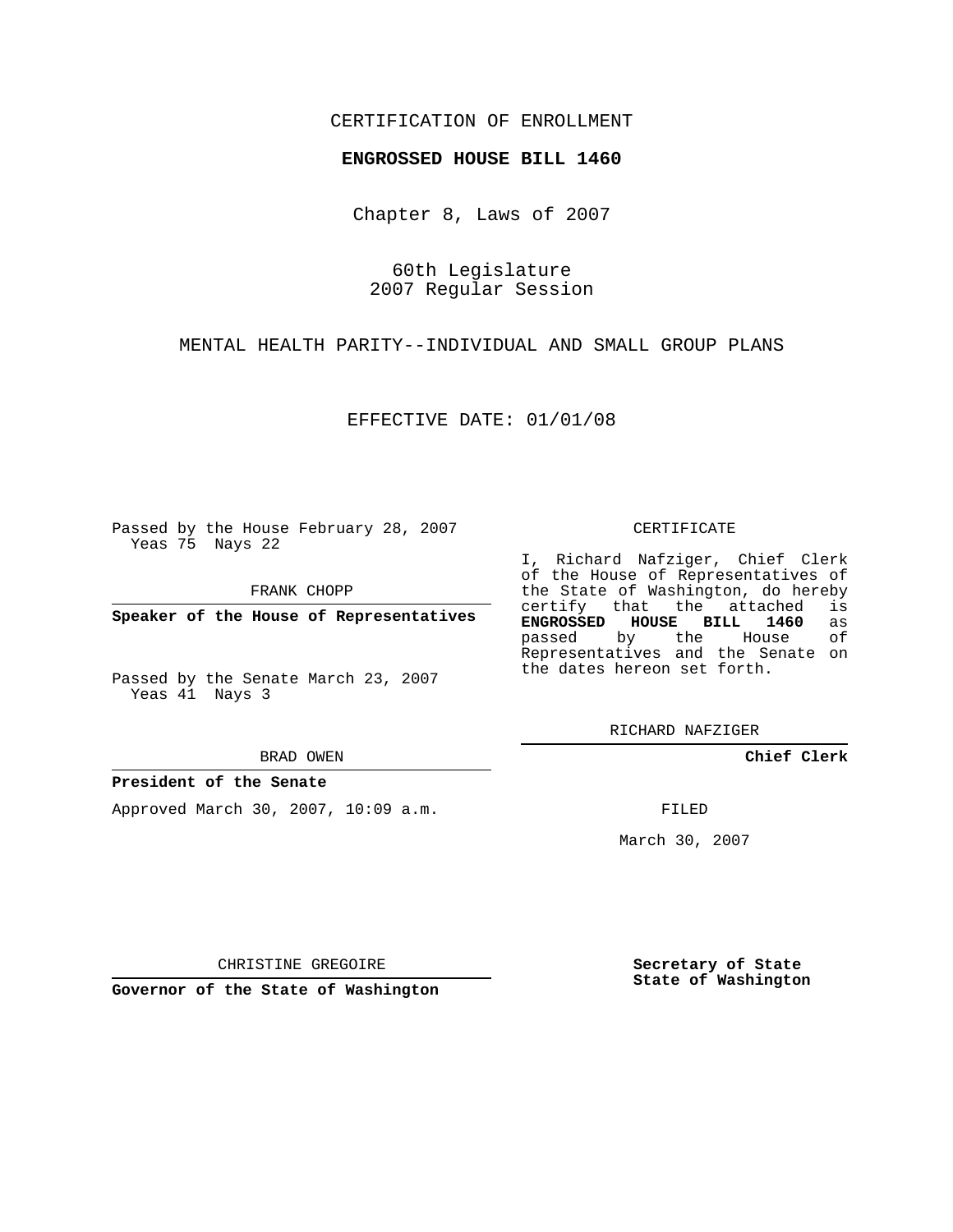## **ENGROSSED HOUSE BILL 1460** \_\_\_\_\_\_\_\_\_\_\_\_\_\_\_\_\_\_\_\_\_\_\_\_\_\_\_\_\_\_\_\_\_\_\_\_\_\_\_\_\_\_\_\_\_

\_\_\_\_\_\_\_\_\_\_\_\_\_\_\_\_\_\_\_\_\_\_\_\_\_\_\_\_\_\_\_\_\_\_\_\_\_\_\_\_\_\_\_\_\_

Passed Legislature - 2007 Regular Session

### **State of Washington 60th Legislature 2007 Regular Session**

**By** Representatives Schual-Berke, Hankins, Cody, Campbell, Morrell, Green, Dickerson, Darneille, McDermott, Jarrett, Hudgins, Moeller, Kagi, Rodne, Williams, Ormsby, Haigh, Linville, Wood, Conway, O'Brien, Hasegawa, Santos and Lantz

Read first time 01/19/2007. Referred to Committee on Health Care & Wellness.

 AN ACT Relating to extending existing mental health parity requirements to individual and small group plans; amending RCW 48.21.241, 48.44.341, 48.46.291, and 48.41.110; adding a new section to chapter 48.20 RCW; adding a new section to chapter 48.41 RCW; repealing RCW 48.21.240, 48.44.340, and 48.46.290; and providing an effective date.

BE IT ENACTED BY THE LEGISLATURE OF THE STATE OF WASHINGTON:

 NEW SECTION. **Sec. 1.** A new section is added to chapter 48.20 RCW to read as follows:

 (1) For the purposes of this section, "mental health services" means medically necessary outpatient and inpatient services provided to treat mental disorders covered by the diagnostic categories listed in the most current version of the diagnostic and statistical manual of mental disorders, published by the American psychiatric association, on July 24, 2005, or such subsequent date as may be provided by the insurance commissioner by rule, consistent with the purposes of chapter 6, Laws of 2005, with the exception of the following categories, codes, and services: (a) Substance related disorders; (b) life transition problems, currently referred to as "V" codes, and diagnostic codes 302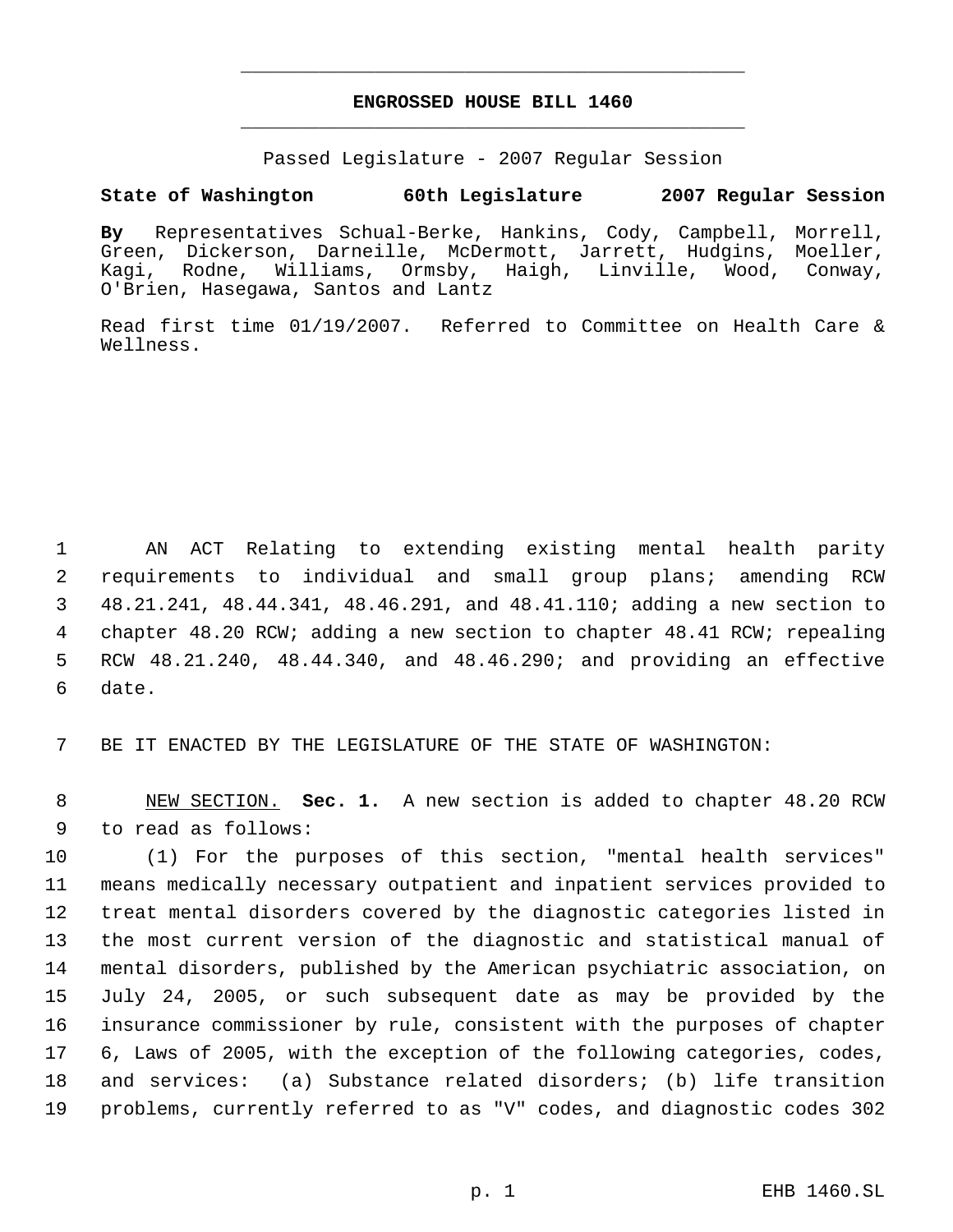through 302.9 as found in the diagnostic and statistical manual of mental disorders, 4th edition, published by the American psychiatric association; (c) skilled nursing facility services, home health care, residential treatment, and custodial care; and (d) court-ordered treatment unless the insurer's medical director or designee determines the treatment to be medically necessary.

 (2) Each disability insurance contract delivered, issued for delivery, or renewed on or after January 1, 2008, providing coverage for medical and surgical services shall provide coverage for:

 (a) Mental health services. The copayment or coinsurance for mental health services may be no more than the copayment or coinsurance for medical and surgical services otherwise provided under the disability insurance contract. Wellness and preventive services that are provided or reimbursed at a lesser copayment, coinsurance, or other cost sharing than other medical and surgical services are excluded from this comparison. If the disability insurance contract imposes a maximum out-of-pocket limit or stop loss, it shall be a single limit or 18 stop loss for medical, surgical, and mental health services; and

 (b) Prescription drugs intended to treat any of the disorders covered in subsection (1) of this section to the same extent, and under the same terms and conditions, as other prescription drugs covered by the disability insurance contract.

 (3) Each disability insurance contract delivered, issued for delivery, or renewed on or after July 1, 2010, providing coverage for medical and surgical services shall provide coverage for:

 (a) Mental health services. The copayment or coinsurance for mental health services may be no more than the copayment or coinsurance for medical and surgical services otherwise provided under the disability insurance contract. Wellness and preventive services that are provided or reimbursed at a lesser copayment, coinsurance, or other cost sharing than other medical and surgical services are excluded from this comparison. If the disability insurance contract imposes a maximum out-of-pocket limit or stop loss, it shall be a single limit or stop loss for medical, surgical, and mental health services. If the disability insurance contract imposes any deductible, mental health services shall be included with medical and surgical services for the purpose of meeting the deductible requirement. Treatment limitations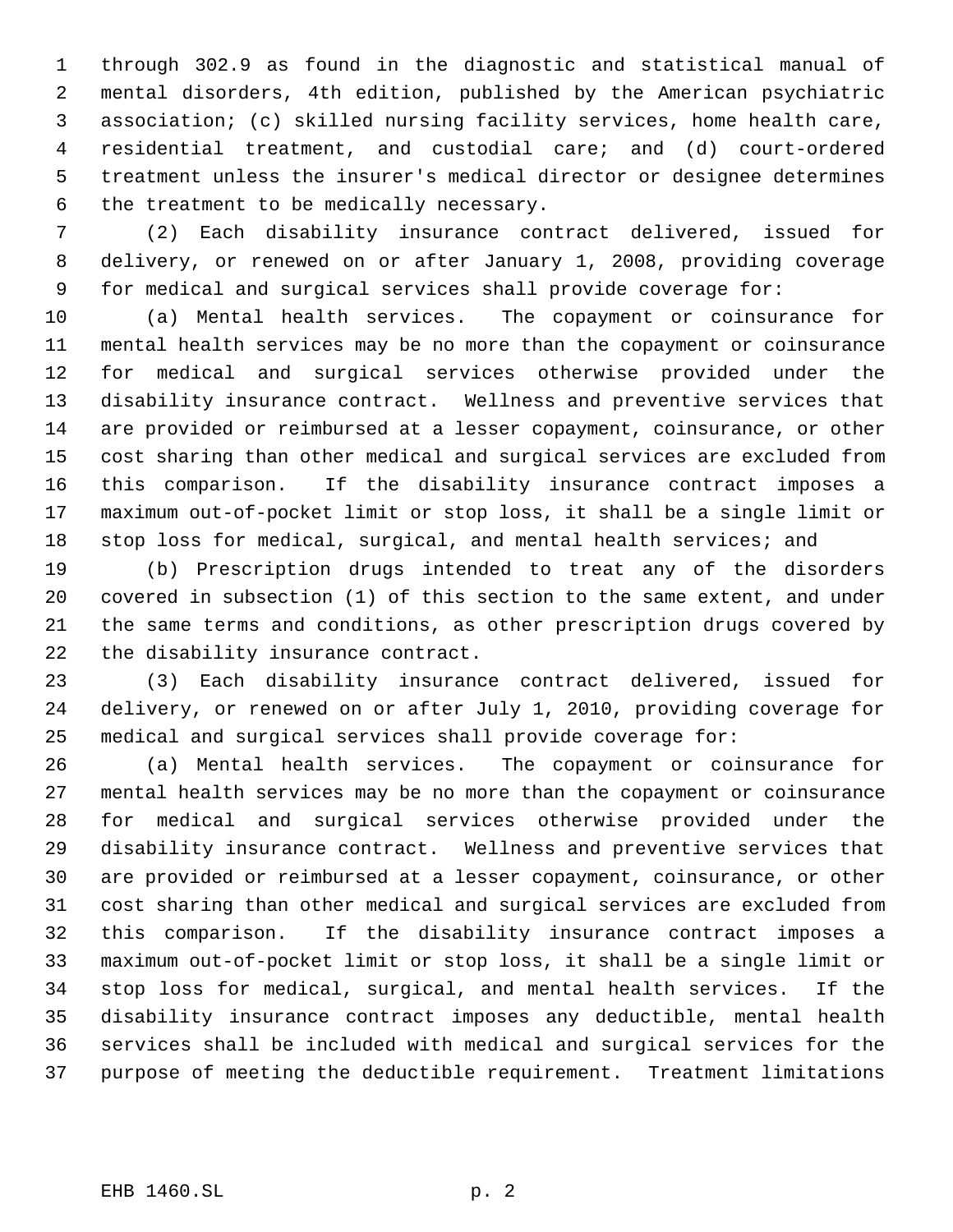or any other financial requirements on coverage for mental health services are only allowed if the same limitations or requirements are imposed on coverage for medical and surgical services; and

 (b) Prescription drugs intended to treat any of the disorders covered in subsection (1) of this section to the same extent, and under the same terms and conditions, as other prescription drugs covered by the disability insurance contract.

 (4) In meeting the requirements of this section, disability insurance contracts may not reduce the number of mental health outpatient visits or mental health inpatient days below the level in effect on July 1, 2002.

 (5) This section does not prohibit a requirement that mental health services be medically necessary as determined by the medical director or designee, if a comparable requirement is applicable to medical and surgical services.

 (6) Nothing in this section shall be construed to prevent the management of mental health services.

 **Sec. 2.** RCW 48.21.241 and 2006 c 74 s 1 are each amended to read as follows:

 (1) For the purposes of this section, "mental health services" means medically necessary outpatient and inpatient services provided to treat mental disorders covered by the diagnostic categories listed in the most current version of the diagnostic and statistical manual of mental disorders, published by the American psychiatric association, on July 24, 2005, or such subsequent date as may be provided by the insurance commissioner by rule, consistent with the purposes of chapter 6, Laws of 2005, with the exception of the following categories, codes, and services: (a) Substance related disorders; (b) life transition problems, currently referred to as "V" codes, and diagnostic codes 302 through 302.9 as found in the diagnostic and statistical manual of mental disorders, 4th edition, published by the American psychiatric association; (c) skilled nursing facility services, home health care, residential treatment, and custodial care; and (d) court ordered treatment unless the insurer's medical director or designee determines the treatment to be medically necessary.

(2) All group disability insurance contracts and blanket disability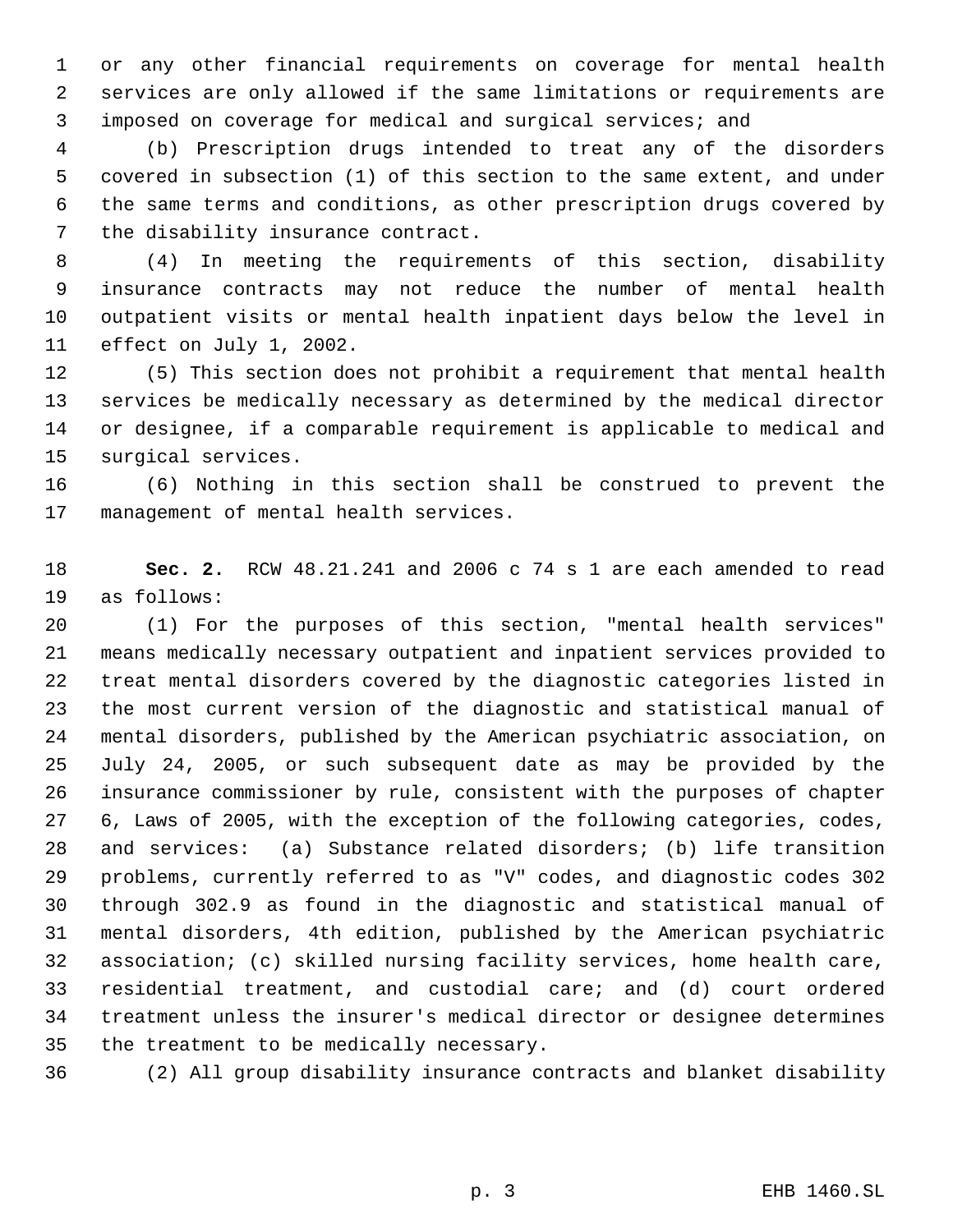insurance contracts providing health benefit plans that provide coverage for medical and surgical services shall provide:

 (a) For all group health benefit plans for groups other than small groups, as defined in RCW 48.43.005 delivered, issued for delivery, or renewed on or after January 1, 2006, coverage for:

 (i) Mental health services. The copayment or coinsurance for mental health services may be no more than the copayment or coinsurance for medical and surgical services otherwise provided under the health benefit plan. Wellness and preventive services that are provided or reimbursed at a lesser copayment, coinsurance, or other cost sharing than other medical and surgical services are excluded from this comparison; and

 (ii) Prescription drugs intended to treat any of the disorders covered in subsection (1) of this section to the same extent, and under the same terms and conditions, as other prescription drugs covered by the health benefit plan.

17 (b) For all group health benefit plans ((for groups other than small groups, as defined in RCW 48.43.005)) delivered, issued for delivery, or renewed on or after January 1, 2008, coverage for:

 (i) Mental health services. The copayment or coinsurance for mental health services may be no more than the copayment or coinsurance for medical and surgical services otherwise provided under the health benefit plan. Wellness and preventive services that are provided or reimbursed at a lesser copayment, coinsurance, or other cost sharing than other medical and surgical services are excluded from this comparison. If the health benefit plan imposes a maximum out-of-pocket limit or stop loss, it shall be a single limit or stop loss for medical, surgical, and mental health services; and

 (ii) Prescription drugs intended to treat any of the disorders covered in subsection (1) of this section to the same extent, and under the same terms and conditions, as other prescription drugs covered by the health benefit plan.

33 (c) For all group health benefit plans ((for groups other than small groups, as defined in RCW 48.43.005)) delivered, issued for delivery, or renewed on or after July 1, 2010, coverage for:

 (i) Mental health services. The copayment or coinsurance for mental health services may be no more than the copayment or coinsurance for medical and surgical services otherwise provided under the health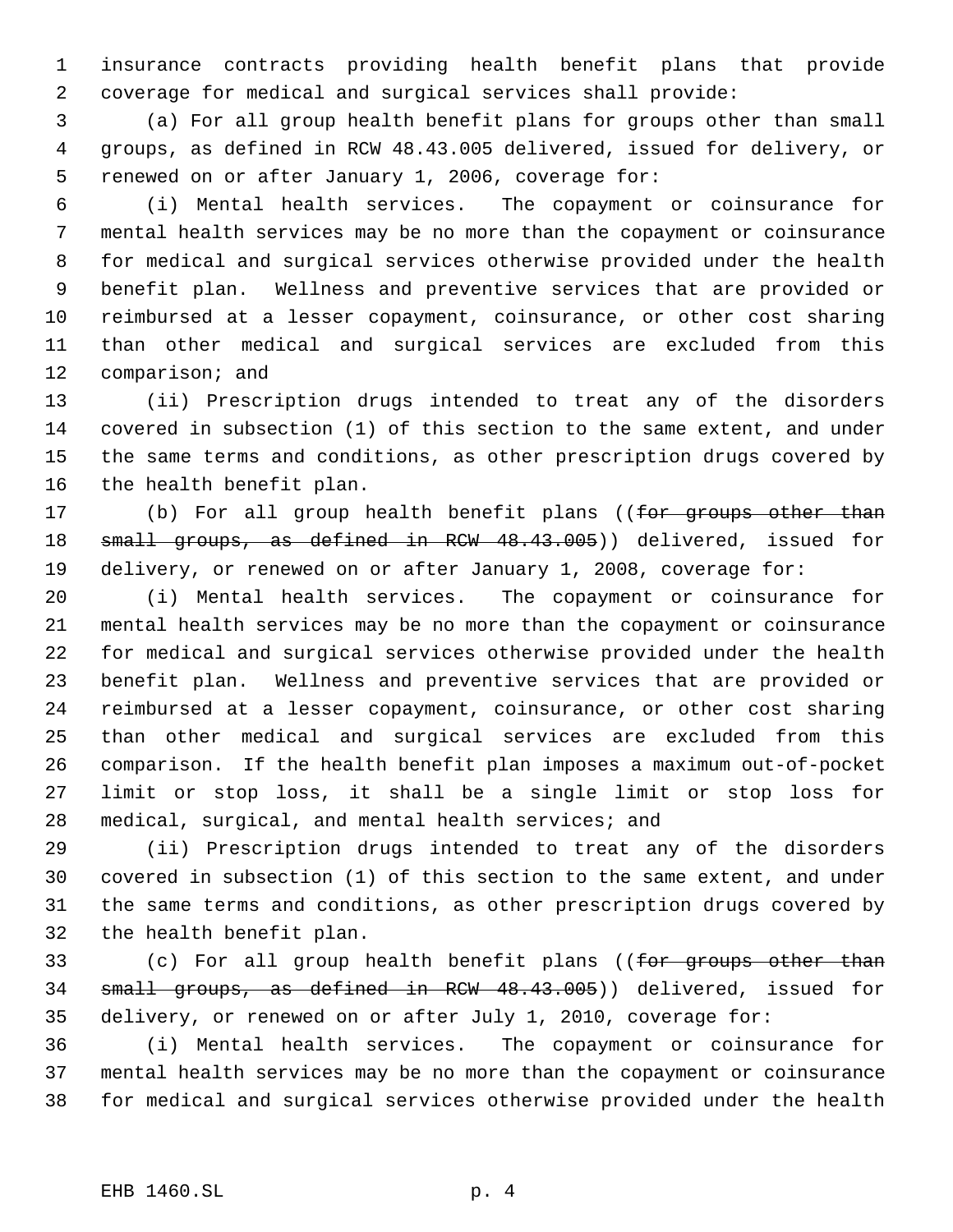benefit plan. Wellness and preventive services that are provided or reimbursed at a lesser copayment, coinsurance, or other cost sharing than other medical and surgical services are excluded from this comparison. If the health benefit plan imposes a maximum out-of-pocket limit or stop loss, it shall be a single limit or stop loss for medical, surgical, and mental health services. If the health benefit plan imposes any deductible, mental health services shall be included with medical and surgical services for the purpose of meeting the deductible requirement. Treatment limitations or any other financial requirements on coverage for mental health services are only allowed if the same limitations or requirements are imposed on coverage for 12 medical and surgical services; and

 (ii) Prescription drugs intended to treat any of the disorders covered in subsection (1) of this section to the same extent, and under the same terms and conditions, as other prescription drugs covered by the health benefit plan.

 (3) In meeting the requirements of subsection (2)(a) and (b) of this section, health benefit plans may not reduce the number of mental health outpatient visits or mental health inpatient days below the level in effect on July 1, 2002.

 (4) This section does not prohibit a requirement that mental health services be medically necessary as determined by the medical director or designee, if a comparable requirement is applicable to medical and surgical services.

 (5) Nothing in this section shall be construed to prevent the management of mental health services.

 **Sec. 3.** RCW 48.44.341 and 2006 c 74 s 2 are each amended to read as follows:

 (1) For the purposes of this section, "mental health services" means medically necessary outpatient and inpatient services provided to treat mental disorders covered by the diagnostic categories listed in the most current version of the diagnostic and statistical manual of mental disorders, published by the American psychiatric association, on July 24, 2005, or such subsequent date as may be provided by the insurance commissioner by rule, consistent with the purposes of chapter 6, Laws of 2005, with the exception of the following categories, codes, and services: (a) Substance related disorders; (b) life transition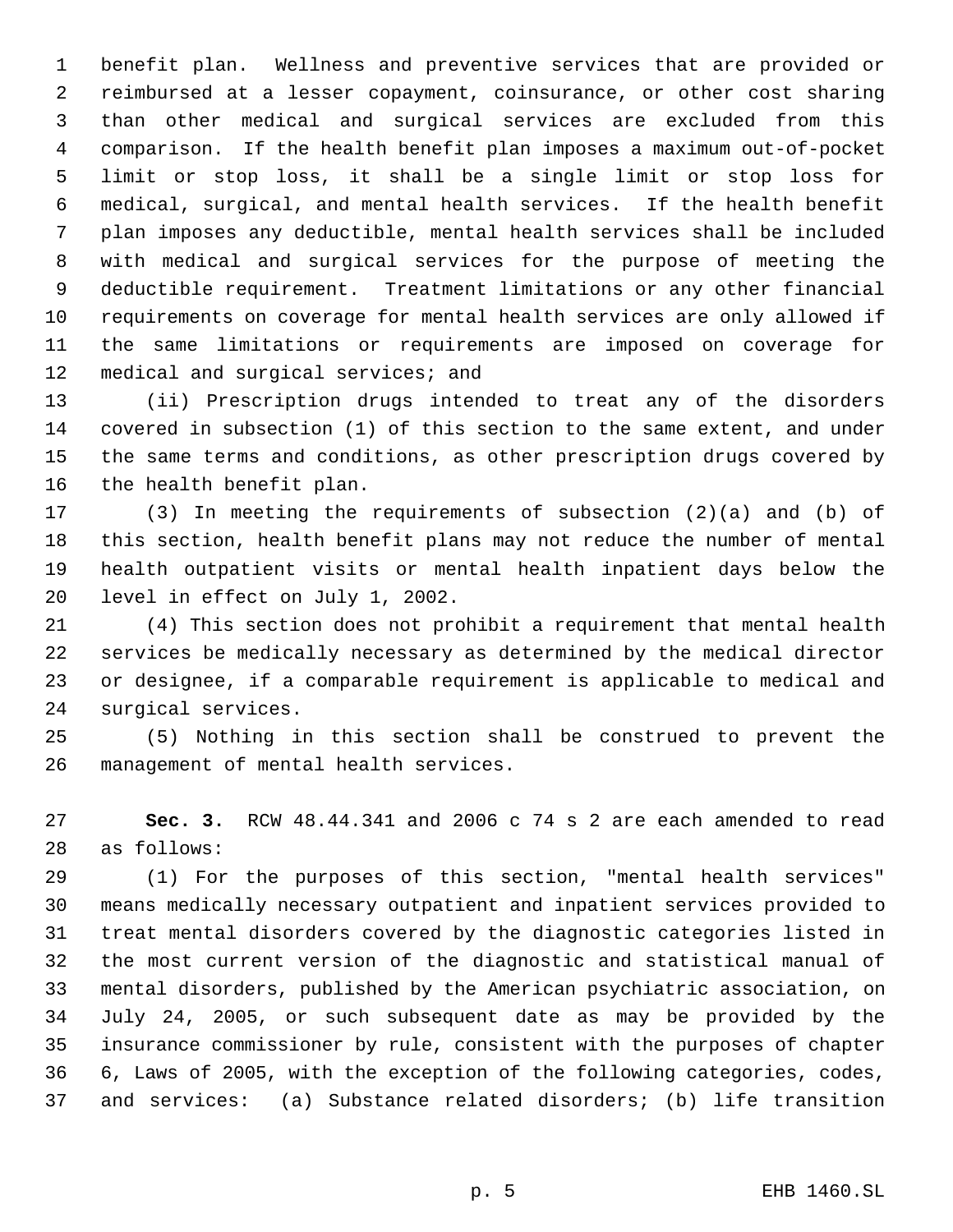problems, currently referred to as "V" codes, and diagnostic codes 302 through 302.9 as found in the diagnostic and statistical manual of mental disorders, 4th edition, published by the American psychiatric association; (c) skilled nursing facility services, home health care, residential treatment, and custodial care; and (d) court ordered treatment unless the health care service contractor's medical director or designee determines the treatment to be medically necessary.

 (2) All health service contracts providing health benefit plans that provide coverage for medical and surgical services shall provide:

 (a) For all group health benefit plans for groups other than small groups, as defined in RCW 48.43.005 delivered, issued for delivery, or renewed on or after January 1, 2006, coverage for:

 (i) Mental health services. The copayment or coinsurance for mental health services may be no more than the copayment or coinsurance for medical and surgical services otherwise provided under the health benefit plan. Wellness and preventive services that are provided or reimbursed at a lesser copayment, coinsurance, or other cost sharing than other medical and surgical services are excluded from this comparison; and

 (ii) Prescription drugs intended to treat any of the disorders covered in subsection (1) of this section to the same extent, and under the same terms and conditions, as other prescription drugs covered by the health benefit plan.

24 (b) For all ((group)) health benefit plans ((for groups other than small groups, as defined in RCW 48.43.005)) delivered, issued for delivery, or renewed on or after January 1, 2008, coverage for:

 (i) Mental health services. The copayment or coinsurance for mental health services may be no more than the copayment or coinsurance for medical and surgical services otherwise provided under the health benefit plan. Wellness and preventive services that are provided or reimbursed at a lesser copayment, coinsurance, or other cost sharing than other medical and surgical services are excluded from this comparison. If the health benefit plan imposes a maximum out-of-pocket limit or stop loss, it shall be a single limit or stop loss for medical, surgical, and mental health services; and

 (ii) Prescription drugs intended to treat any of the disorders covered in subsection (1) of this section to the same extent, and under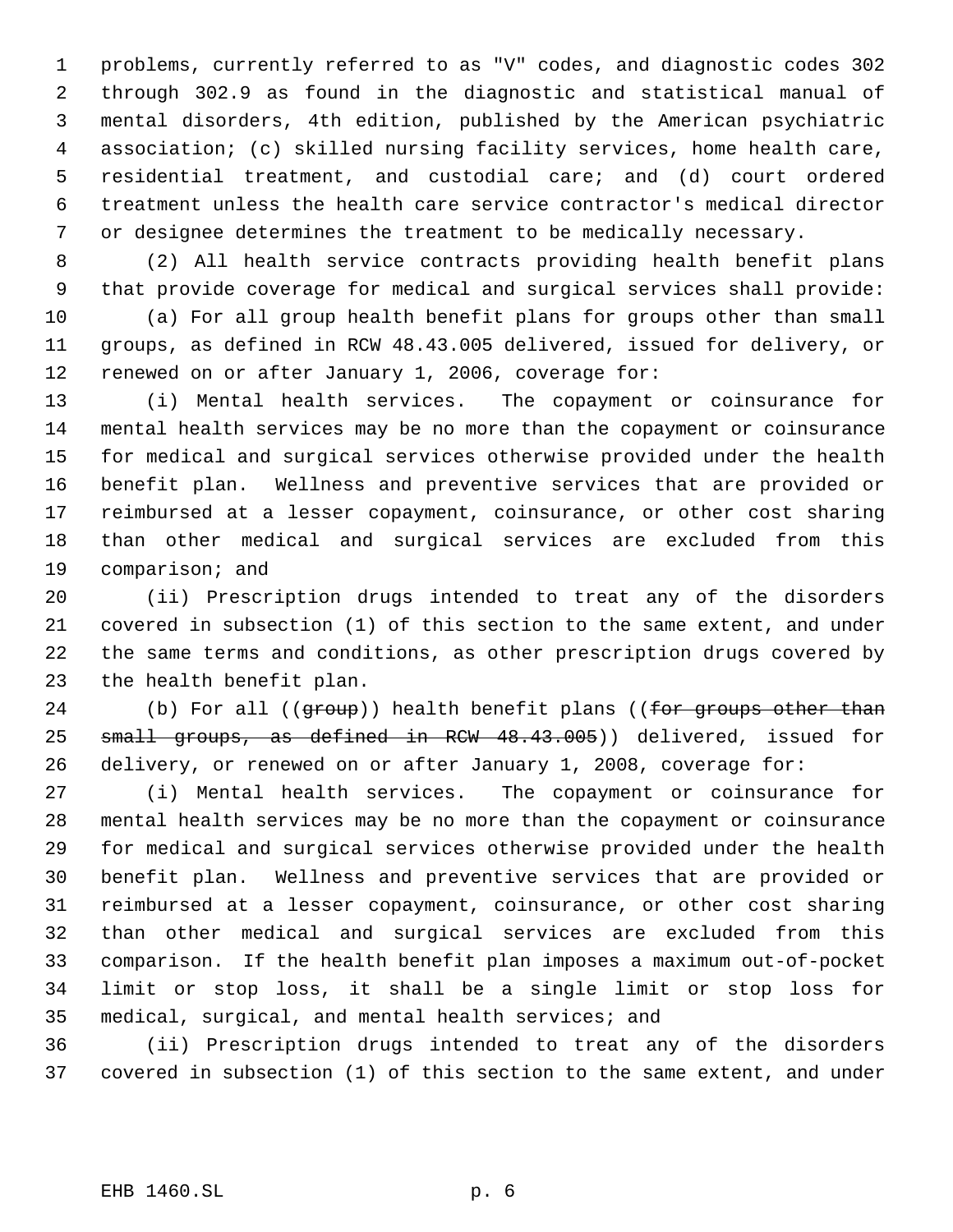the same terms and conditions, as other prescription drugs covered by the health benefit plan.

3 (c) For all ((group)) health benefit plans ((for groups other than small groups, as defined in RCW 48.43.005)) delivered, issued for delivery, or renewed on or after July 1, 2010, coverage for:

 (i) Mental health services. The copayment or coinsurance for mental health services may be no more than the copayment or coinsurance for medical and surgical services otherwise provided under the health benefit plan. Wellness and preventive services that are provided or reimbursed at a lesser copayment, coinsurance, or other cost sharing than other medical and surgical services are excluded from this comparison. If the health benefit plan imposes a maximum out-of-pocket limit or stop loss, it shall be a single limit or stop loss for medical, surgical, and mental health services. If the health benefit plan imposes any deductible, mental health services shall be included with medical and surgical services for the purpose of meeting the deductible requirement. Treatment limitations or any other financial requirements on coverage for mental health services are only allowed if the same limitations or requirements are imposed on coverage for 20 medical and surgical services; and

 (ii) Prescription drugs intended to treat any of the disorders covered in subsection (1) of this section to the same extent, and under the same terms and conditions, as other prescription drugs covered by the health benefit plan.

 (3) In meeting the requirements of subsection (2)(a) and (b) of this section, health benefit plans may not reduce the number of mental health outpatient visits or mental health inpatient days below the level in effect on July 1, 2002.

 (4) This section does not prohibit a requirement that mental health services be medically necessary as determined by the medical director or designee, if a comparable requirement is applicable to medical and surgical services.

 (5) Nothing in this section shall be construed to prevent the management of mental health services.

 **Sec. 4.** RCW 48.46.291 and 2006 c 74 s 3 are each amended to read as follows:

(1) For the purposes of this section, "mental health services"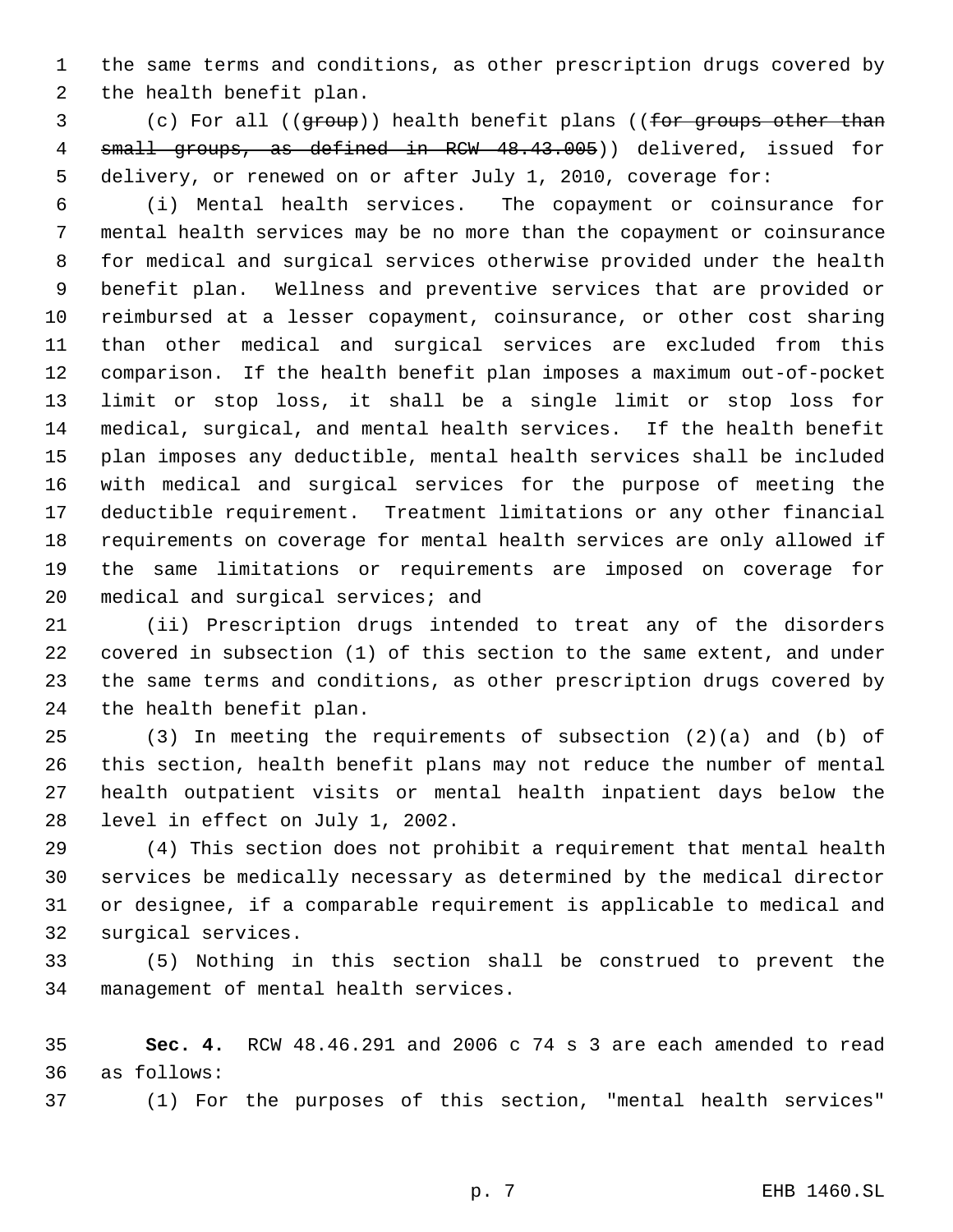means medically necessary outpatient and inpatient services provided to treat mental disorders covered by the diagnostic categories listed in the most current version of the diagnostic and statistical manual of mental disorders, published by the American psychiatric association, on July 24, 2005, or such subsequent date as may be provided by the insurance commissioner by rule, consistent with the purposes of chapter 6, Laws of 2005, with the exception of the following categories, codes, and services: (a) Substance related disorders; (b) life transition problems, currently referred to as "V" codes, and diagnostic codes 302 through 302.9 as found in the diagnostic and statistical manual of mental disorders, 4th edition, published by the American psychiatric association; (c) skilled nursing facility services, home health care, residential treatment, and custodial care; and (d) court ordered treatment unless the health maintenance organization's medical director or designee determines the treatment to be medically necessary.

 (2) All health benefit plans offered by health maintenance organizations that provide coverage for medical and surgical services shall provide:

 (a) For all group health benefit plans for groups other than small groups, as defined in RCW 48.43.005 delivered, issued for delivery, or renewed on or after January 1, 2006, coverage for:

 (i) Mental health services. The copayment or coinsurance for mental health services may be no more than the copayment or coinsurance for medical and surgical services otherwise provided under the health benefit plan. Wellness and preventive services that are provided or reimbursed at a lesser copayment, coinsurance, or other cost sharing than other medical and surgical services are excluded from this comparison; and

 (ii) Prescription drugs intended to treat any of the disorders covered in subsection (1) of this section to the same extent, and under the same terms and conditions, as other prescription drugs covered by the health benefit plan.

33 (b) For all ((group)) health benefit plans ((for groups other than small groups, as defined in RCW 48.43.005)) delivered, issued for delivery, or renewed on or after January 1, 2008, coverage for:

 (i) Mental health services. The copayment or coinsurance for mental health services may be no more than the copayment or coinsurance for medical and surgical services otherwise provided under the health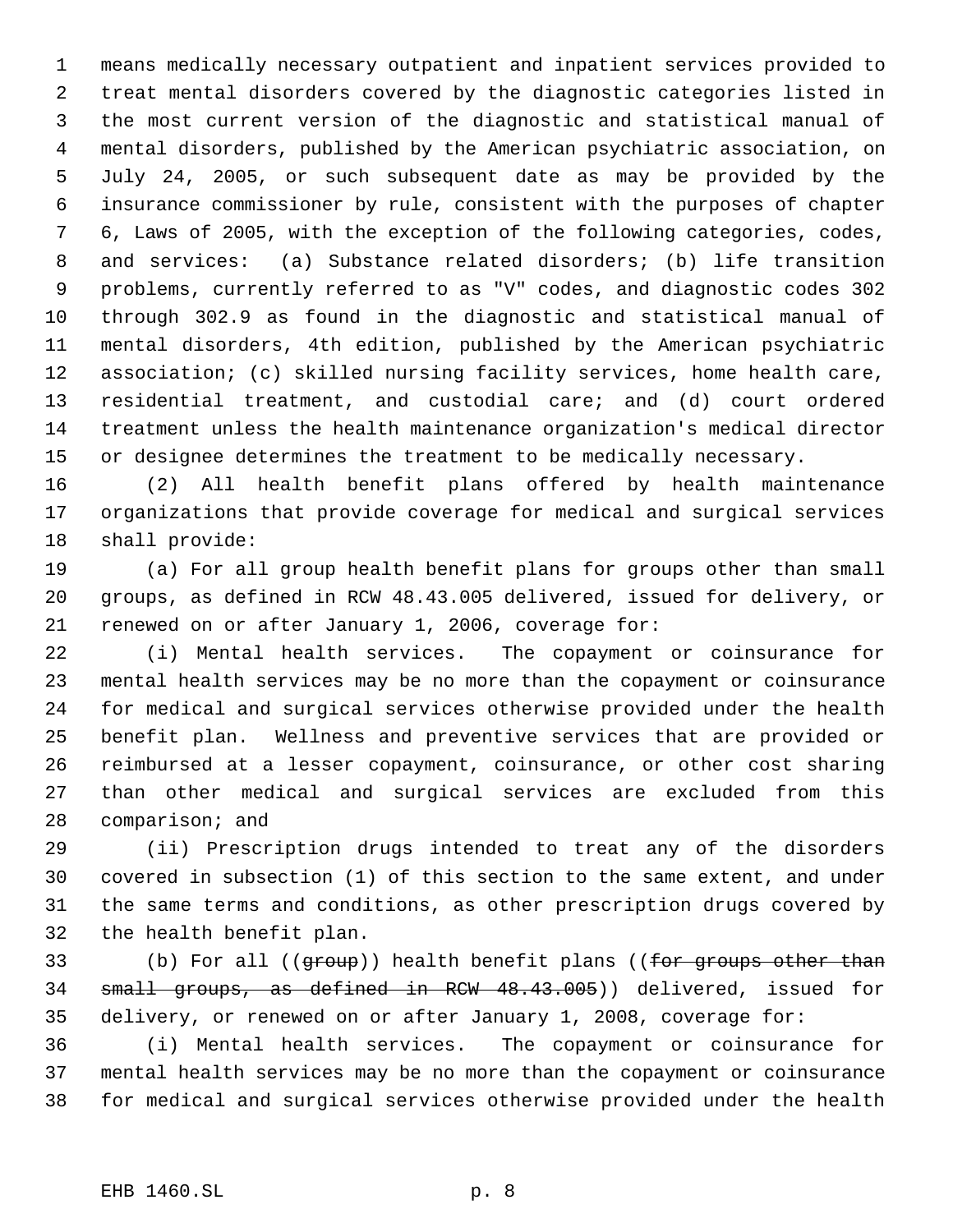benefit plan. Wellness and preventive services that are provided or reimbursed at a lesser copayment, coinsurance, or other cost sharing than other medical and surgical services are excluded from this comparison. If the health benefit plan imposes a maximum out-of-pocket limit or stop loss, it shall be a single limit or stop loss for medical, surgical, and mental health services; and

 (ii) Prescription drugs intended to treat any of the disorders covered in subsection (1) of this section to the same extent, and under the same terms and conditions, as other prescription drugs covered by the health benefit plan.

11 (c) For all ((group)) health benefit plans ((for groups other than 12 small groups, as defined in RCW 48.43.005)) delivered, issued for delivery, or renewed on or after July 1, 2010, coverage for:

 (i) Mental health services. The copayment or coinsurance for mental health services may be no more than the copayment or coinsurance for medical and surgical services otherwise provided under the health benefit plan. Wellness and preventive services that are provided or reimbursed at a lesser copayment, coinsurance, or other cost sharing than other medical and surgical services are excluded from this comparison. If the health benefit plan imposes a maximum out-of-pocket limit or stop loss, it shall be a single limit or stop loss for medical, surgical, and mental health services. If the health benefit plan imposes any deductible, mental health services shall be included with medical and surgical services for the purpose of meeting the deductible requirement. Treatment limitations or any other financial requirements on coverage for mental health services are only allowed if the same limitations or requirements are imposed on coverage for medical and surgical services; and

 (ii) Prescription drugs intended to treat any of the disorders covered in subsection (1) of this section to the same extent, and under the same terms and conditions, as other prescription drugs covered by the health benefit plan.

 (3) In meeting the requirements of subsection (2)(a) and (b) of this section, health benefit plans may not reduce the number of mental health outpatient visits or mental health inpatient days below the level in effect on July 1, 2002.

(4) This section does not prohibit a requirement that mental health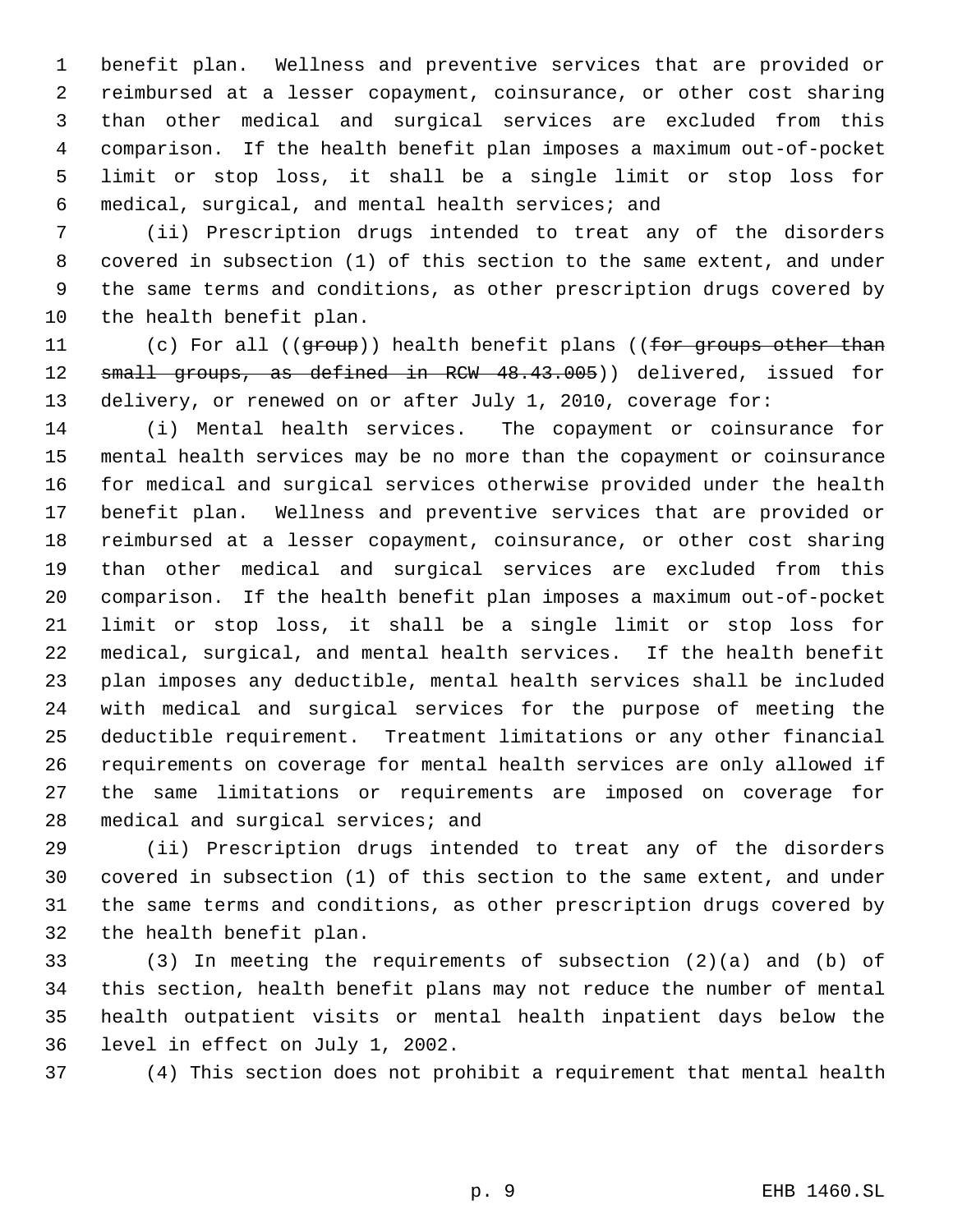services be medically necessary as determined by the medical director or designee, if a comparable requirement is applicable to medical and surgical services.

 (5) Nothing in this section shall be construed to prevent the management of mental health services.

 **Sec. 5.** RCW 48.41.110 and 2001 c 196 s 4 are each amended to read as follows:

 (1) The pool shall offer one or more care management plans of coverage. Such plans may, but are not required to, include point of service features that permit participants to receive in-network benefits or out-of-network benefits subject to differential cost shares. Covered persons enrolled in the pool on January 1, 2001, may continue coverage under the pool plan in which they are enrolled on that date. However, the pool may incorporate managed care features into such existing plans.

 (2) The administrator shall prepare a brochure outlining the benefits and exclusions of the pool policy in plain language. After approval by the board, such brochure shall be made reasonably available to participants or potential participants.

 (3) The health insurance policy issued by the pool shall pay only reasonable amounts for medically necessary eligible health care services rendered or furnished for the diagnosis or treatment of illnesses, injuries, and conditions which are not otherwise limited or excluded. Eligible expenses are the reasonable amounts for the health care services and items for which benefits are extended under the pool policy. Such benefits shall at minimum include, but not be limited to, the following services or related items:

 (a) Hospital services, including charges for the most common semiprivate room, for the most common private room if semiprivate rooms do not exist in the health care facility, or for the private room if medically necessary, but limited to a total of one hundred eighty inpatient days in a calendar year, and limited to thirty days inpatient 33 care for ((mental and nervous conditions, or)) alcohol, drug, or chemical dependency or abuse per calendar year;

 (b) Professional services including surgery for the treatment of injuries, illnesses, or conditions, other than dental, which are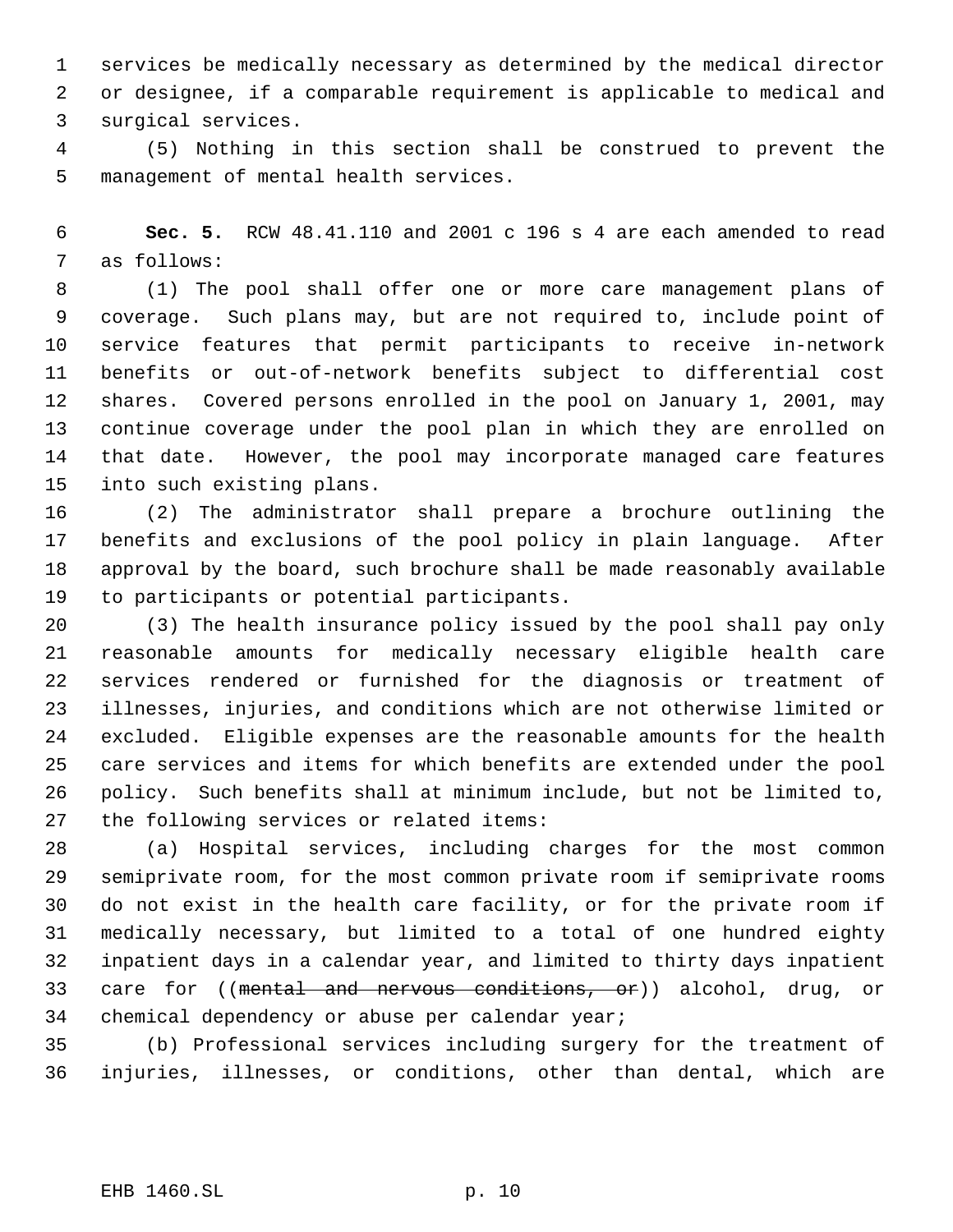rendered by a health care provider, or at the direction of a health care provider, by a staff of registered or licensed practical nurses, 3 or other health care providers;

 (c) The first twenty outpatient professional visits for the 5 diagnosis or treatment of ((one or more mental or nervous conditions  $\rightarrow$  )) alcohol, drug, or chemical dependency or abuse rendered during a calendar year by a state-certified chemical dependency program approved under chapter 70.96A RCW, or by one or more physicians, psychologists, or community mental health professionals, or, at the direction of a 10 physician, by other qualified licensed health care practitioners( $\left(\frac{1}{l} + \frac{1}{l}\right)$ 11 the case of mental or nervous conditions, and rendered by a state certified chemical dependency program approved under chapter 70.96A 13 RCW, in the case of alcohol, drug, or chemical dependency or abuse));

(d) Drugs and contraceptive devices requiring a prescription;

 (e) Services of a skilled nursing facility, excluding custodial and convalescent care, for not more than one hundred days in a calendar year as prescribed by a physician;

18 (f) Services of a home health agency;

 (g) Chemotherapy, radioisotope, radiation, and nuclear medicine therapy;

(h) Oxygen;

(i) Anesthesia services;

23 (j) Prostheses, other than dental;

 (k) Durable medical equipment which has no personal use in the 25 absence of the condition for which prescribed;

(l) Diagnostic x-rays and laboratory tests;

 (m) Oral surgery limited to the following: Fractures of facial bones; excisions of mandibular joints, lesions of the mouth, lip, or tongue, tumors, or cysts excluding treatment for temporomandibular 30 joints; incision of accessory sinuses, mouth salivary glands or ducts; dislocations of the jaw; plastic reconstruction or repair of traumatic injuries occurring while covered under the pool; and excision of impacted wisdom teeth;

(n) Maternity care services;

 (o) Services of a physical therapist and services of a speech therapist;

(p) Hospice services;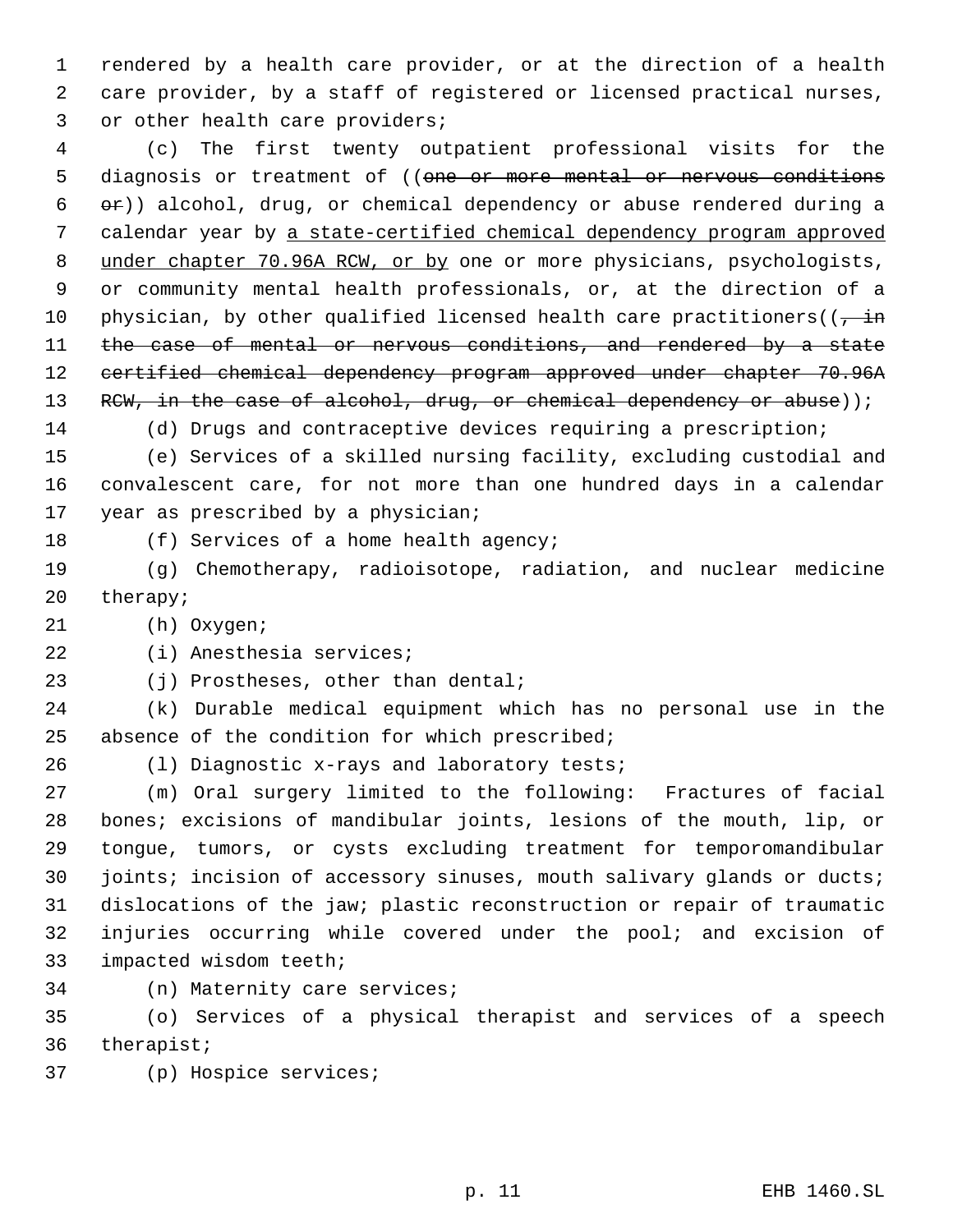(q) Professional ambulance service to the nearest health care 2 facility qualified to treat the illness or injury; ((and))

(r) Mental health services pursuant to section 6 of this act; and

 (s) Other medical equipment, services, or supplies required by physician's orders and medically necessary and consistent with the diagnosis, treatment, and condition.

 (4) The board shall design and employ cost containment measures and requirements such as, but not limited to, care coordination, provider network limitations, preadmission certification, and concurrent inpatient review which may make the pool more cost-effective.

 (5) The pool benefit policy may contain benefit limitations, exceptions, and cost shares such as copayments, coinsurance, and deductibles that are consistent with managed care products, except that differential cost shares may be adopted by the board for nonnetwork providers under point of service plans. The pool benefit policy cost shares and limitations must be consistent with those that are generally included in health plans approved by the insurance commissioner; however, no limitation, exception, or reduction may be used that would exclude coverage for any disease, illness, or injury.

 (6) The pool may not reject an individual for health plan coverage based upon preexisting conditions of the individual or deny, exclude, or otherwise limit coverage for an individual's preexisting health conditions; except that it shall impose a six-month benefit waiting period for preexisting conditions for which medical advice was given, for which a health care provider recommended or provided treatment, or for which a prudent layperson would have sought advice or treatment, within six months before the effective date of coverage. The preexisting condition waiting period shall not apply to prenatal care services. The pool may not avoid the requirements of this section through the creation of a new rate classification or the modification of an existing rate classification. Credit against the waiting period shall be as provided in subsection (7) of this section.

 (7)(a) Except as provided in (b) of this subsection, the pool shall credit any preexisting condition waiting period in its plans for a person who was enrolled at any time during the sixty-three day period immediately preceding the date of application for the new pool plan. For the person previously enrolled in a group health benefit plan, the pool must credit the aggregate of all periods of preceding coverage not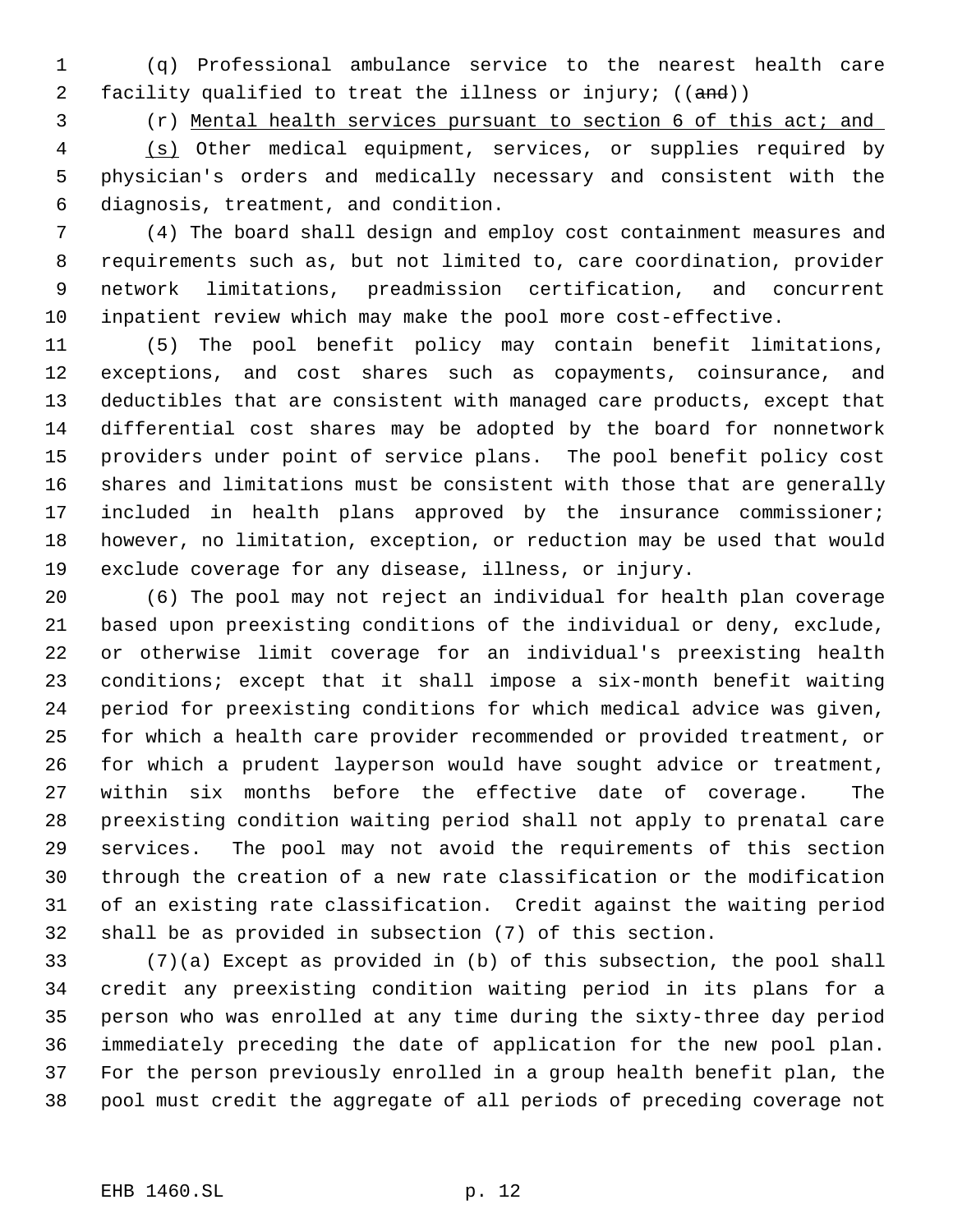separated by more than sixty-three days toward the waiting period of the new health plan. For the person previously enrolled in an individual health benefit plan other than a catastrophic health plan, the pool must credit the period of coverage the person was continuously covered under the immediately preceding health plan toward the waiting period of the new health plan. For the purposes of this subsection, a preceding health plan includes an employer-provided self-funded health plan.

 (b) The pool shall waive any preexisting condition waiting period for a person who is an eligible individual as defined in section 2741(b) of the federal health insurance portability and accountability act of 1996 (42 U.S.C. 300gg-41(b)).

 (8) If an application is made for the pool policy as a result of rejection by a carrier, then the date of application to the carrier, rather than to the pool, should govern for purposes of determining preexisting condition credit.

 NEW SECTION. **Sec. 6.** A new section is added to chapter 48.41 RCW to read as follows:

 (1) For the purposes of this section, "mental health services" means medically necessary outpatient and inpatient services provided to treat mental disorders covered by the diagnostic categories listed in the most current version of the diagnostic and statistical manual of mental disorders, published by the American psychiatric association, on July 24, 2005, or such subsequent date as may be provided by the insurance commissioner by rule, consistent with the purposes of chapter 6, Laws of 2005, with the exception of the following categories, codes, and services: (a) Substance related disorders; (b) life transition problems, currently referred to as "V" codes, and diagnostic codes 302 through 302.9 as found in the diagnostic and statistical manual of mental disorders, 4th edition, published by the American psychiatric association; (c) skilled nursing facility services, home health care, residential treatment, and custodial care; and (d) court-ordered treatment unless the insurer's medical director or designee determines the treatment to be medically necessary.

 (2) Each health insurance policy issued by the pool on or after January 1, 2008, shall provide coverage for: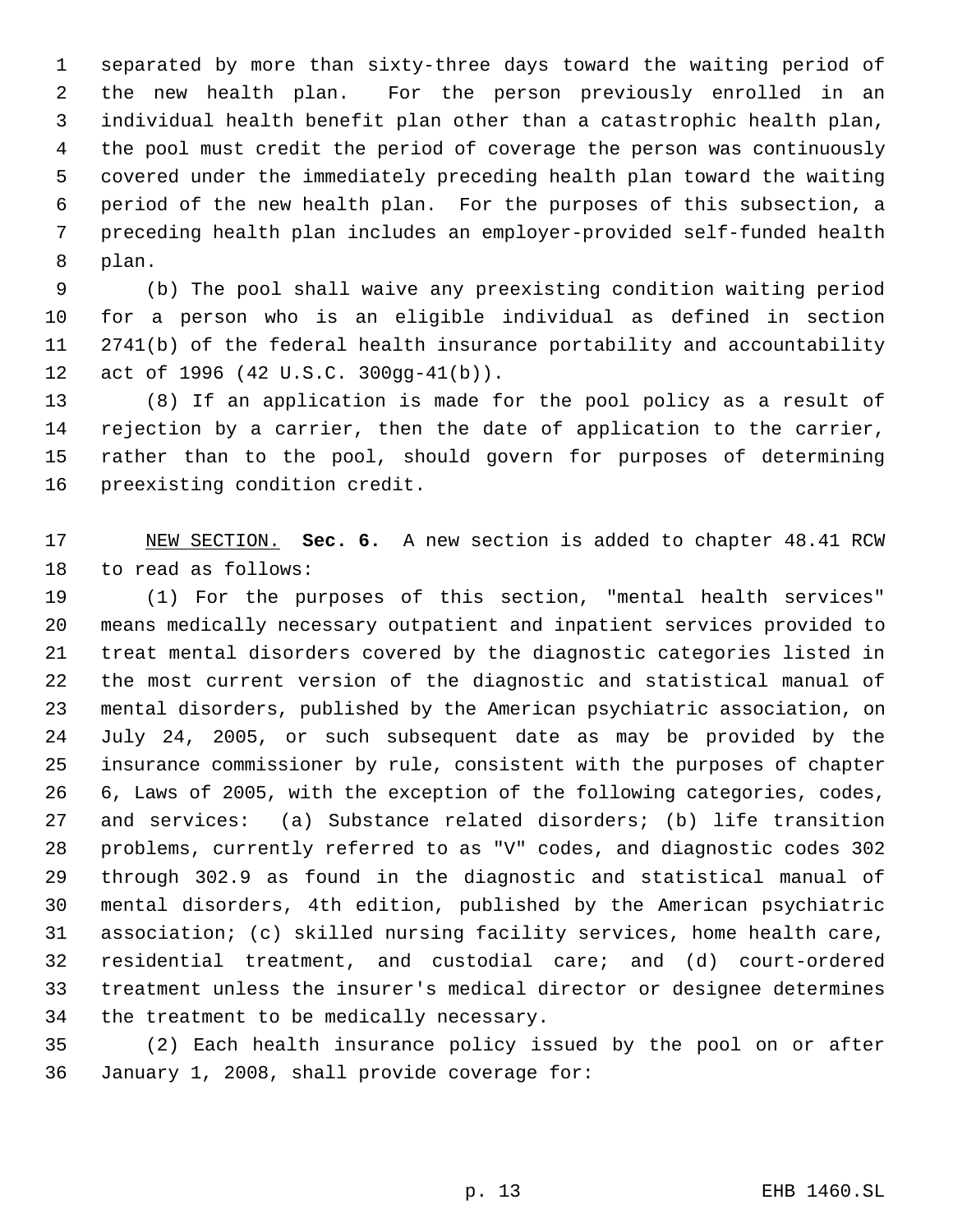(a) Mental health services. The copayment or coinsurance for mental health services may be no more than the copayment or coinsurance for medical and surgical services otherwise provided under the policy. Wellness and preventive services that are provided or reimbursed at a lesser copayment, coinsurance, or other cost sharing than other medical and surgical services are excluded from this comparison. If the policy imposes a maximum out-of-pocket limit or stop loss, it shall be a single limit or stop loss for medical, surgical, and mental health services; and

 (b) Prescription drugs intended to treat any of the disorders covered in subsection (1) of this section to the same extent, and under the same terms and conditions, as other prescription drugs covered by the policy.

 (3) Each health insurance policy issued by the pool on or after July 1, 2010, shall provide coverage for:

 (a) Mental health services. The copayment or coinsurance for mental health services may be no more than the copayment or coinsurance for medical and surgical services otherwise provided under the policy. Wellness and preventive services that are provided or reimbursed at a lesser copayment, coinsurance, or other cost sharing than other medical and surgical services are excluded from this comparison. If the policy imposes a maximum out-of-pocket limit or stop loss, it shall be a single limit or stop loss for medical, surgical, and mental health services. If the policy imposes any deductible, mental health services shall be included with medical and surgical services for the purpose of meeting the deductible requirement. Treatment limitations or any other financial requirements on coverage for mental health services are only allowed if the same limitations or requirements are imposed on coverage for medical and surgical services; and

 (b) Prescription drugs intended to treat any of the disorders covered in subsection (1) of this section to the same extent, and under the same terms and conditions, as other prescription drugs covered by the policy.

 (4) In meeting the requirements of this section, a policy may not reduce the number of mental health outpatient visits or mental health inpatient days below the level in effect on July 1, 2002.

(5) This section does not prohibit a requirement that mental health